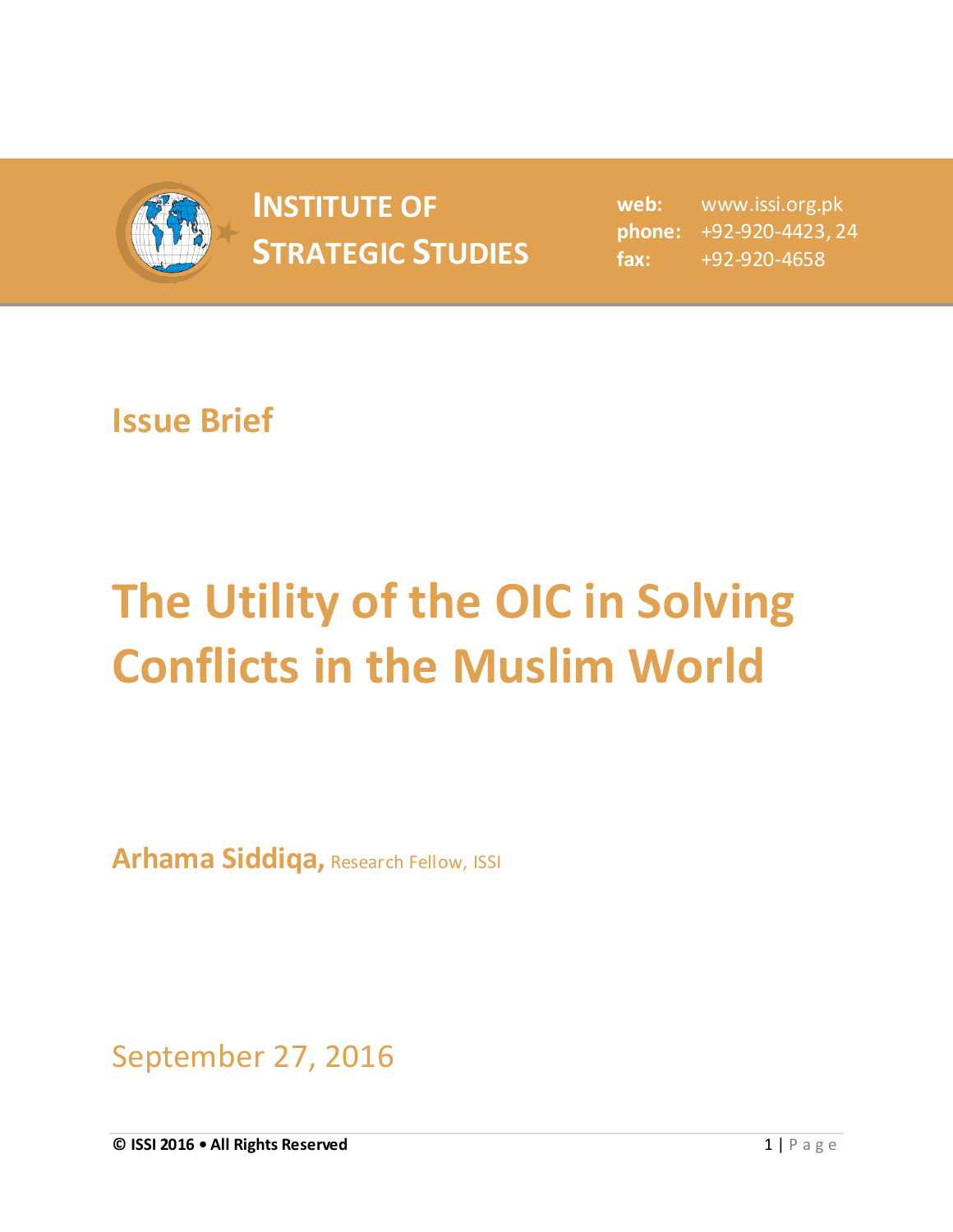*"All Member States shall settle their disputes through peaceful means and refrain from use or threat of use of force in their relations"*<sup>1</sup>

This is part of the Organisation of Islamic Cooperation (OIC) Charter.

But, is this being adhered to?

The OIC does have a stand. It issues statements and holds regular meetings. There is no doubt that the organisation is active. But its effectiveness is questionable.

In the current setting of today's world, states have sought international forums in which they can defend and protect their interests. In so doing, they have paved the way for the emergence of international organisations of a regional nature having quite different goals and whose geographic, political and economic diversity speaks for itself, for example: the Arab League, the African Union and the Arab Maghreb Union. However, none has managed to bring together all the Islamic States of the world. The only one that has taken Islam as the agglutinating element of the organisation, regardless of any geographic and cultural characteristics, is the OOIC

The Organisation of Islamic Cooperation (OIC), formerly the Organisation of the Islamic Conference, is the second-largest inter-governmental organisation after the United Nations and has a membership of 57 states spread over four continents. The organisation is the collective voice of the Muslim world with a mandate to ensure, safeguard, and protect the interests of the Muslim world in the spirit of promoting international peace and harmony among various people of the world. This forum was established upon a decision of the historical summit that took place in Rabat, Morocco on Rajab 12, 1389 Hijri (September 25, 1969) as a result of criminal arson of Al-Aqsa Mosque in occupied Jerusalem. In its 38th ministerial meeting held in Astana, Kazakhstan in July 2011, the OIC officially changed its name from the "Organisation of Islamic Conference" to the "Organisation of Islamic Cooperation." This change is not solely semantic, as it also reflects the OIC's intention to engage more seriously with a growing number of parties in an increasingly inter-dependent global community. It is well-placed to contribute to the prevention, management, and resolution of world conflicts.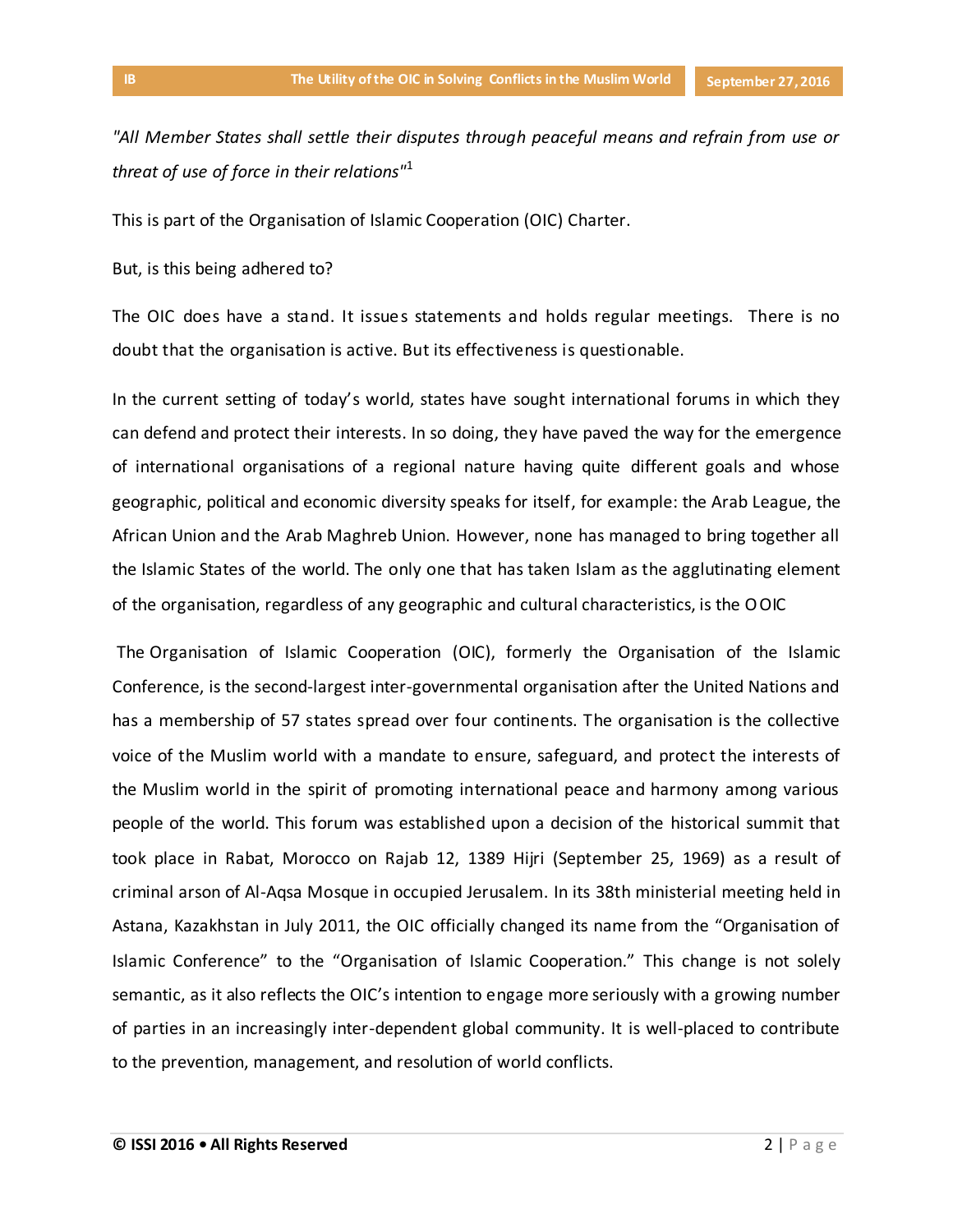The main objectives and commitments laid down in the Constitutional Charter of the Islamic Cooperation are to improve and strengthen Islamic friendship and solidarity among Member States; protect and defend Islam's true image and prevent its defamation; promote dialogue among civilisations and religions; strive to achieve integrated and sustainable human development, and ensure the well-being of the Member States. Furthermore, the Charter safeguards the right to self-determination and non-interference in the internal affairs of Member States, as well as their sovereignty, independence and territorial integrity.

However, inter-state tensions between member states have caused many problems. Saudi Arabia and Iran both are an integral part of the OIC. Both also vie for regional supremacy. Tensions between both the countries have always existed, but recently, they have hit an all time high. Anybody studying the architecture of the ongoing conflicts in the Middle East would not be surprised at Saudi Arabia announcing the severing of diplomatic relations with Iran in the aftermath of the burning of the Saudi embassy in Tehran by violent protestors, who were demonstrating against the execution of [Sheikh Nimr al-Nimr.](http://tribune.com.pk/story/1020735/saudi-arabia-says-47-executed-on-terror-charges-including-shia-cleric/%22%20%5Ct%20%22_blank) In a domino effect, Gulf countries and Saudi allies broke off or downgraded their relations with Tehran, including Kuwait, the UAE and even Sudan.

Recently, Iran's supreme leader Ayatollah Ali Khamenei issued an angry rebuke to "blasphemous" Saudi Arabia, calling on the Muslim world to question its management of Islam's holiest sites ahead of Hajj 2016. In response, Saudi Arabia's top cleric stated that Iranians are "not Muslims". Consequently, after the two regional rivals failed to agree on security and logistics, for the first time in nearly three decades, Iran's 64,000 pilgrims did not attend the hajj in Saudi Arabia.

Since its inception, the OIC has witnessed a number of conflicts between two or more of its member states including the conflicts between Palestine Liberation Organisation (PLO) and Jordan, Bangladesh and Pakistan, Iran and Iraq, and between Iraq and Kuwait. While in some cases the OIC has successfully brought the two conflicting parties together, in others it has failed to achieve its goal.

The OIC did not seek to intervene in any other conflicts among its members in the 1970s. It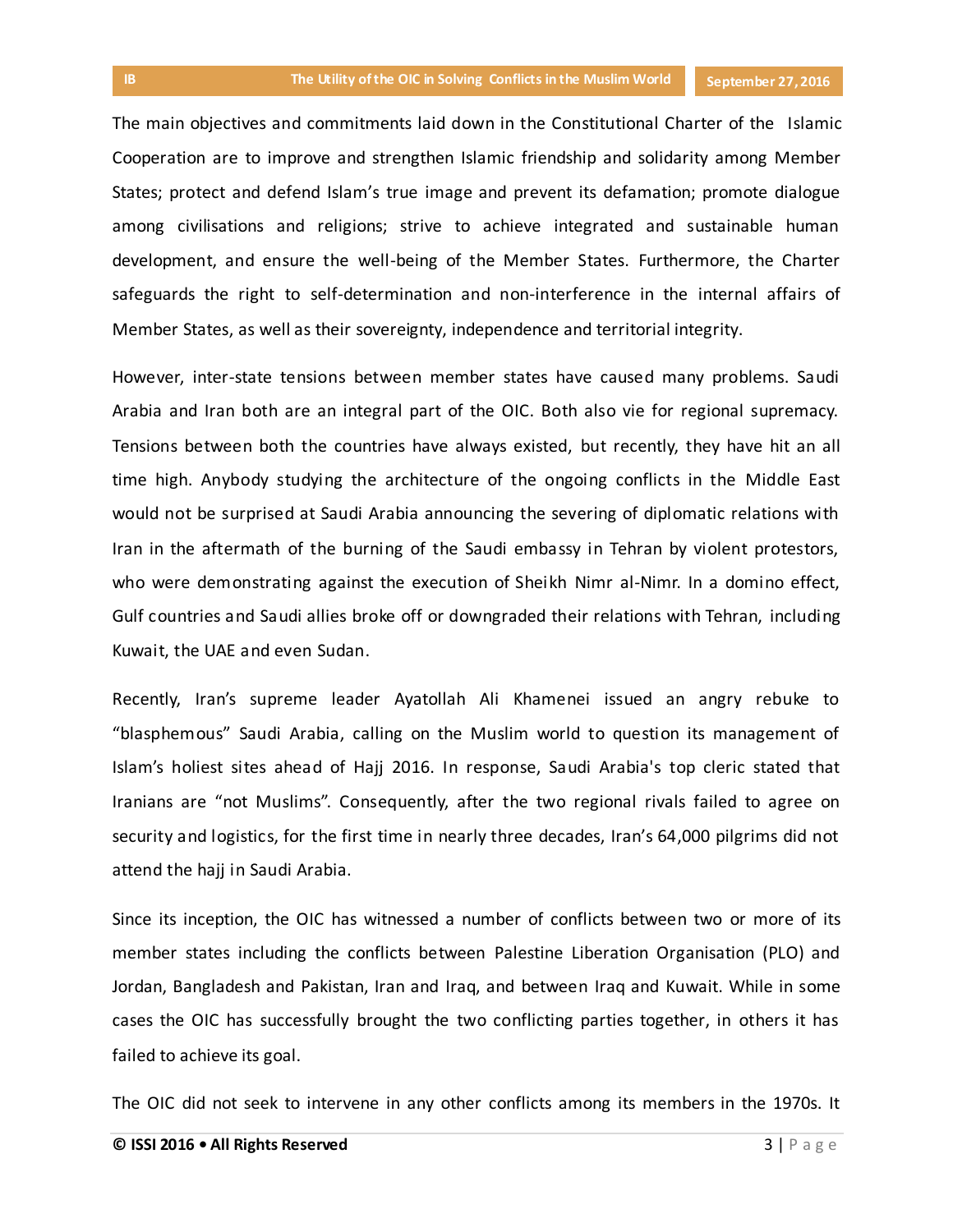never attempted to mediate the disputes between Egypt and Libya, or those between Libya and Sudan. It did not attempt to intervene on the questions of Western Sahara or Kurdistan. In fact, on many occasions the OIC itself became a victim of disputes among its member states.

A leading reason for the failure of the OIC to act as a unifying force would be the mistrust and realpolitik among the member states. As mentioned previously, the OIC's leading members – Saudi Arabia, Iran, and Pakistan – prevent it from taking action that would harm the interests of their allies, placing their own narrow goals above those of the organisation.

At its Eighth Conference of Foreign Ministers (1977), held in Tripoli, Libya, for example, three members - Egypt, Iran, and the Sudan - did not participate on the ground that they did not have diplomatic relations with the host country. The OIC's failure in conflict resolution was particularly exposed in the 1980s during the Iran-Iraq war.

Moreover, presently, Iran's support for the Syrian regime and Saudi opposition to the same illustrates that this realpolitik has a strong religious and sectarian resonance in the Muslim world. Others have noted these divisions within the organisation, and the lack of a clear, unified strategy.

Another pressing problem the OIC faces is that it only engages with influential local leaders. The OIC has primarily pursued a track one approach to mediation, yet should supplement its efforts by considering track two, approaching community leaders in particular to contribute to the resolution process. It should not forget that there is a wide range of potential contributors to peaceful resolutions that it can and should involve to gain more support for its efforts. These contributors include religious leaders, tribal figures, public opinion writers, academics, and civil society representatives.

Essentially, while some countries, such as Turkey and Malaysia, envision the organisation as a forum for a cultural agenda pushing moderation, others, such as Saudi Arabia and Iran, want a more political agenda including the spread of theocratic influence.<sup>2</sup>

The real challenge for the OIC is to involve transforming its efforts from ad hoc reaction to crises to more sustainable and systematic mediation. This challenge requires institutionalising